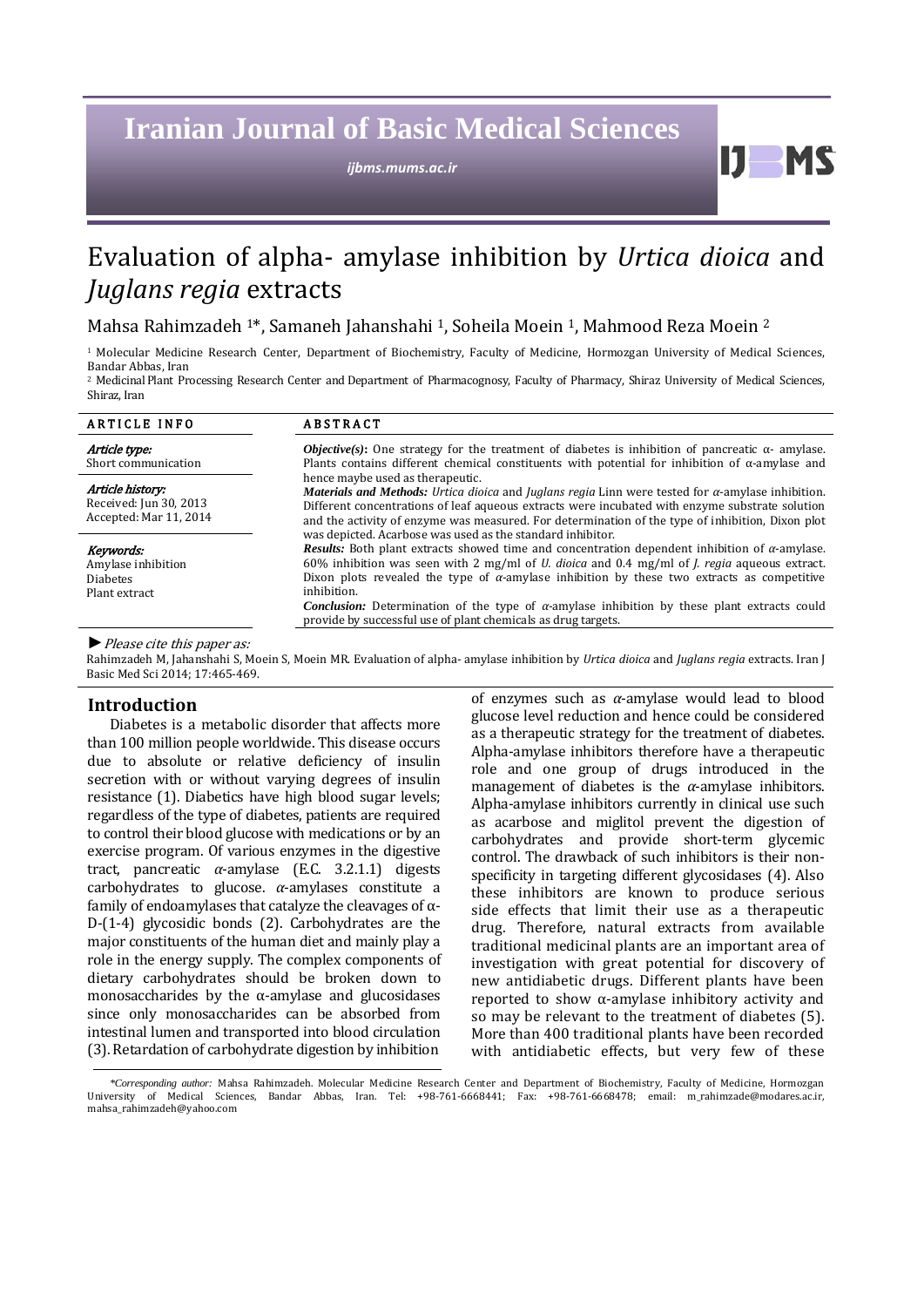traditional plants have received proper scientific or medical investigation (6).

In recent years, a variety of research has been done on traditional medicinal plants in Iran. The aqueous extract from *Urtica dioica* plant is traditionally used to treat diabetes in Iran. Gholamhoseinian *et al* investigated the inhibitory effect of 100 different plant extract on alpha glucosidase. Their results showed that aqueous extract of *U. dioica* had a poor inhibitory effect on the enzyme (4% inhibition after 30 min incubation). In another study, it has been shown that ethanolic extract from leaf of this plant revealed appreciable α-amylase inhibitory activities in a concentration-dependent manner (7). *Juglans regia* is another plant with medicinal applications. The leaves of this plant have been used mostly in worldwide traditional medicines and recently there are some reports about the antidiabetic effect of the seed extracts and methanolic leaf extract from *J. regia* L. In Iran, there are several *in vivo* studies about the antidiabetic effect of *J. regia* L. extract, but no detailed study about the antidiabetic effect of this extracts is available (8). Here, we investigated the effect of these two medicinal plants aqueous leaves extracts on the activity of pancreatic alpha- amylase. The anti-diabetic potency was defined by the inhibition of  $\alpha$ -amylase activity. The main goal of this study was determination of the type of alphaamylase inhibition by these two plant extract. Dixon plot was depicted for 4 different concentration of the extract and probable mechanism of amylase inhibition was revealed.

# **Materials and Methods**

#### *Chemicals*

Starch, porcine pancreatic *α*-amylase (PPA) and 3,5-dinitrosalicylic acid (DNSA) were purchased from Sigma Aldrich, USA. Other chemicals were purchased from Merck and were of analytical grade.

#### *Plants materials*

Fresh leaves of the two plants namely *U. dioica*  and *J. regia* Linn. were obtained from Golestan Forest of Iran and all of them were botanically identified.

# *Plant extracts*

Leaves of *U. dioica* and *Juglans regia* were shade dried at room temperature. Dried plant materials were subjected to size reduction to a coarse powder by using dry grinder. 100 g of each of the powder was macerated with 100 ml of sterile distilled water in a grinding machine for about 10-15 min. The macerate was then first filtered through a doublelayer muslin cloth and then centrifuged at 3500 rpm for 30 min. The supernatant was then filtered through Whatmann no.1 filter paper. The filtrate was frozen and lyophilized in a lyophilizer at 5 μmHg pressures at -50° C (Labconco, Freezone). The extracts stored at −20° C till further use.

#### *Enzymatic activity measurements*

Porcine pancreatic α-Amylase (PPA) activity was determined calorimetrically with soluble starch as substrate. Reducing sugars were measured by the dinitrosalicyclic acid method described by Miller (9). In each reaction 280 μl of  $1\%$  (w/v) starch was dissolved in phosphate buffer, pH 7 containing 20 mM CaCl<sub>2</sub>; 20 μl of enzyme solution containing 20 μg PPA was added, and the samples were incubated at 37° C. The reaction was stopped by adding DNSA reagent.

#### *α-amylase reactions in the presence and absence of the extracts*

In order to determine initial rate in the absence of the plant extracts, measurements were carried out over different substrate concentrations (2, 4, 6, 8 and 10 mg/ml). Different blanks were used for each starch concentration. In order to study the initial rate in the presence of plant extracts, different substrate solutions, containing various concentrations of inhibitors (*U. dioica* and *J. regia* leaf aqueous extracts and acarbose) were preincubated at 37° C for 10 min. The α-amylase reactions were started by adding 20  $\mu$ l of PPA enzyme solutions to the substrate/inhibitor solutions and then the reaction was stopped in 5 min intervals. One unit of α- amylase was defined as the hydrolysis of 1 μM of reducing sugars (with maltose as the standard) per min under the assay conditions specified.

#### *Kinetics of enzyme inhibition*

From the above  $\alpha$ -amylase reactions, the initial velocities  $(V_0)$  were determined from the slope of the linear part of the curves of the amount of product, in terms of mM of maltose equivalents, versus time in<br>minutes. Dixon plots of  $1/V_0$  versus the minutes. Dixon plots of  $1/V_0$  versus concentration of the inhibitor for five concentrations of soluble starch and four concentrations of inhibitor were used to determine the type of inhibition.

# **Results**

#### *Porcine Pancreatic α-Amylase Inhibitory Activity of Plant Extracts*

α-amylase inhibition studies demonstrated that the extracts of both *U. dioica* and *J. regia* leaf had inhibitory activity. In all experiments, control samples were prepared accordingly without any plant extract and were compared with the test samples containing various concentrations of the plant extract. Acarbose was used as the positive control. Figure 1 shows the inhibition percent of PPA in the presence of plant extract and acarbose versus time. The extracts strongly inhibited the  $\alpha$ -amylase activity (I α-amylase >50% after 10 min). Results showed that the inhibition activity of the extracts is a time dependent process which means that the inhibition percent increases as the time proceeds.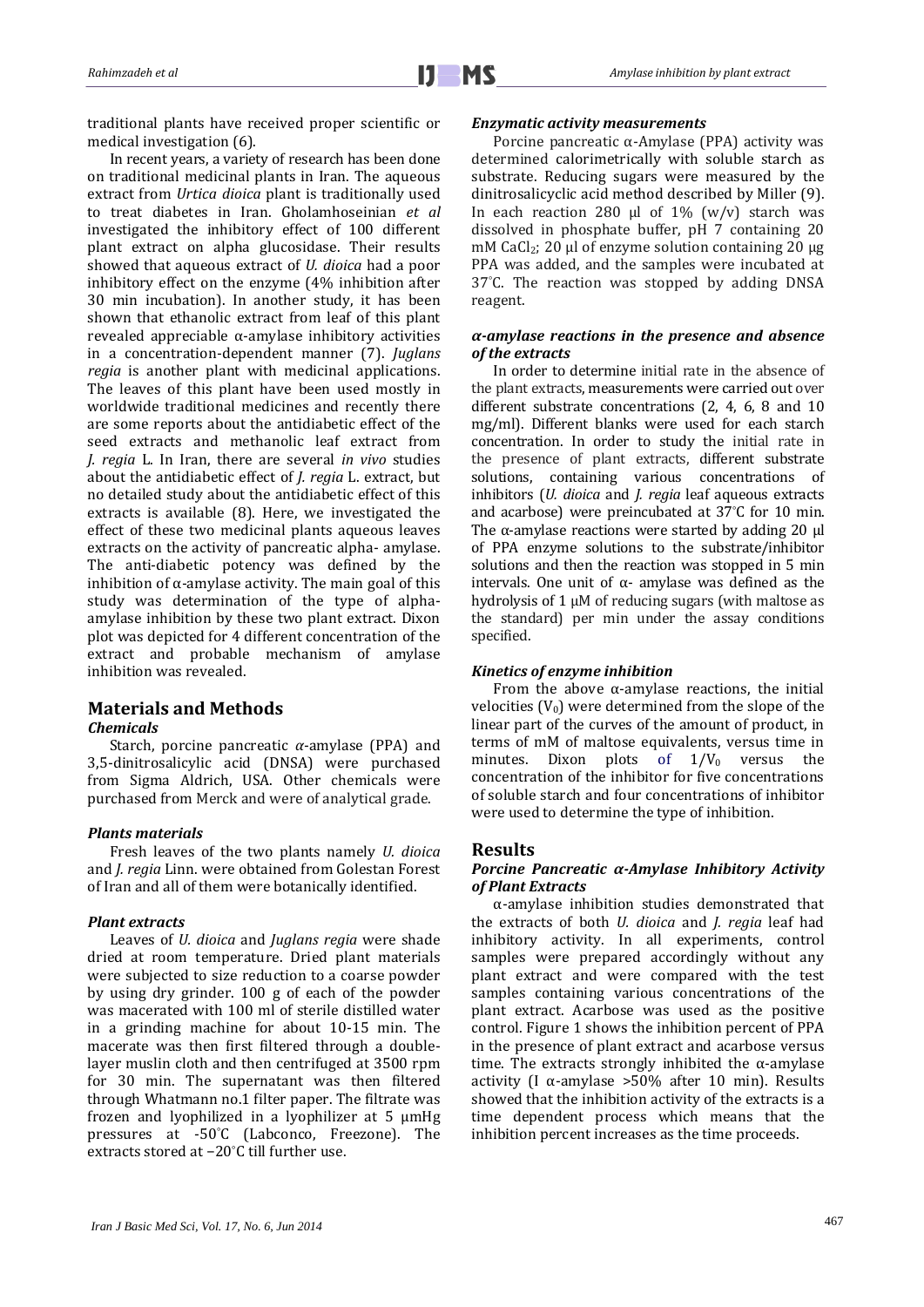Therefore, the dose dependent  $\alpha$ -amylase inhibitory activities of these plants were further studied and their IC50 values calculated. *J. reg*ia extract exhibited the highest inhibitory effect with an  $IC_{50} = 0.32 \pm 0.07$  mg/ml (Table 1).

| Table 1. $\alpha$ - amylase inhibitory effect of plant extracts |
|-----------------------------------------------------------------|
|                                                                 |



**Figure 1.** Percentage of α- amylase inhibition versus different concentrations of (A) *Juglans regia* extract and (B) *Urtica dioica*  extract. Acarbose is taken as standard inhibitor. (C) Inhibition percentage of PPA by studied plants versus time. White columns represent the inhibition of enzyme by *Urtica dioica* extract (2 mg/ml). Gray columns represent the inhibitory effect of *Juglans regia* extract on PPA (0.4 mg/ml). Black columns represent acarbose  $(1 \mu M)$  which is used as the positive control

In order to investigate the dependency of inhibition on the concentration of the extracts, three different concentrations of the extracts were selected and incubated with enzyme-substrate mixture for 30 min. Figure 2A and B show the percent of inhibition



**Figure 2.** Dixon plots of the reaction of PPA with different concentrations of soluble starch [S] in the presence of (A) *Urtica dioica* and (B) *Juglans regia* aqueous extract and (c) Acarbose. Each line represents linear regression analysis of reciprocal of average rates of product formation for different substrate concentrations as a function of inhibitor concentration

*Iran J Basic Med Sci, Vol. 17, No. 6, Jun 2014*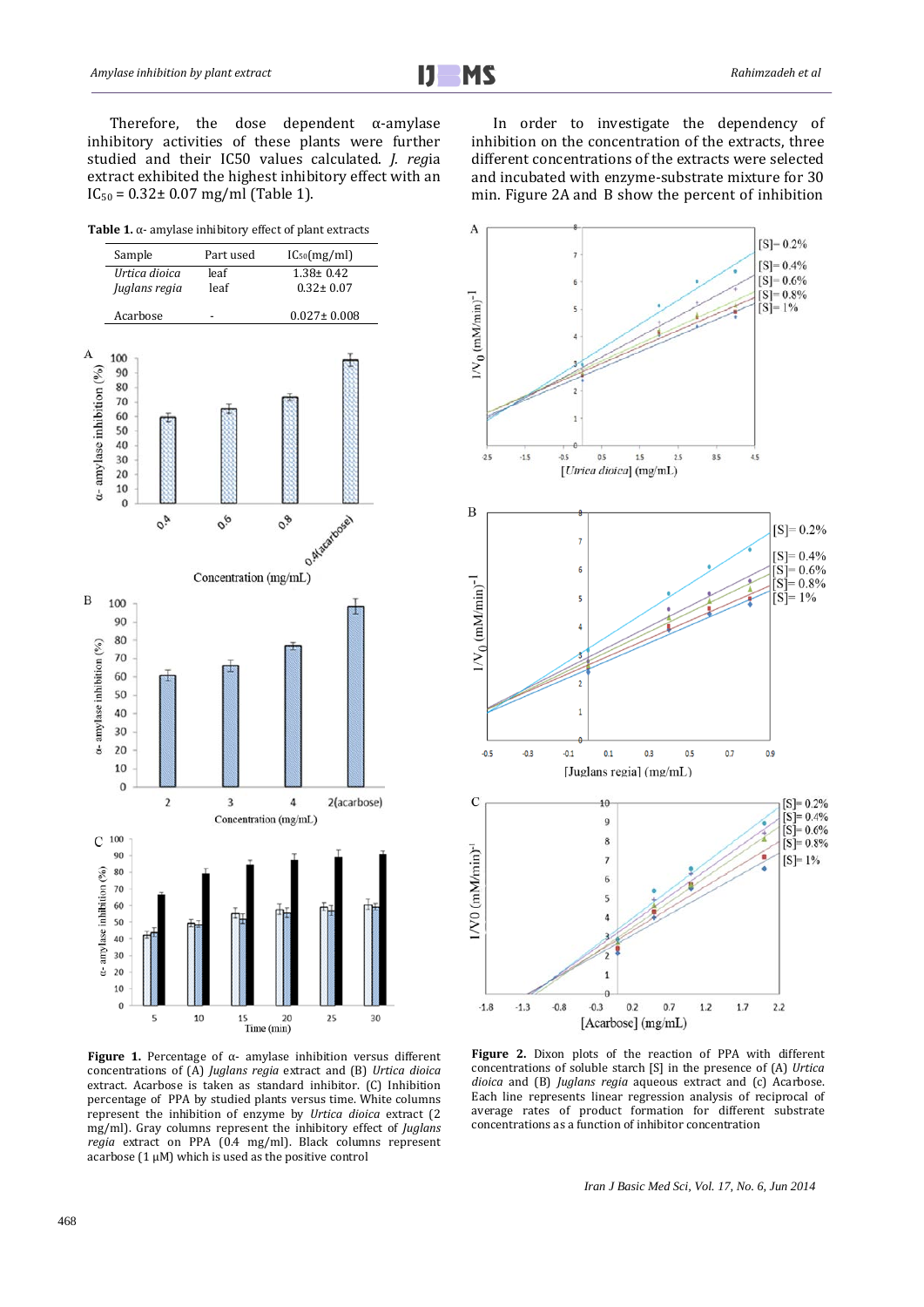versus increasing concentration of the extracts. The results showed that PPA inhibition proceeded as the extracts concentration increased. For all experiments % inhibition calculated using the formula:

$$
[(V_{\text{control}} - V_{\text{test}}) / V_{\text{control}}] \times 100
$$

V represents the initial velocity  $(V_0)$  calculated for each reaction and has the value of mM/min. Different blanks were prepared for different enzymatic reactions and all experiments were performed in triplicates.

#### *Determination of the type of inhibition of extracts*

The type of inhibition of *U. dioica* and *J. regia*  extracts and acarbose with porcine pancreatic αamylase was determined from Dixon plots, a graphical method for determination of the type of enzyme inhibition. The effect of the extract on the enzymatic rate  $(V_0)$  was determined at five substrate  $(V_0)$  was determined at five substrate concentrations, and over four inhibitor concentrations [I]. In a plot of  $1/V_0$  against [I] data for each substrate concentration fall on straight lines. (Figure 3 A, B, C). The results showed that the type of inhibition was competitive in which enzyme- inhibitor complex could form.

# **Discussion**

Now a days, the dependency of the medicine on plants materials is becoming clearer. However, this dependency upon medicinal plants is still not widely acknowledged. Plants possess a large number of vital compounds that might form a part of healthy diet. Traditionally, different parts of plants were used directly as pharmaceuticals. Clinically useful chemicals are now being obtained from plants even those that have not been classified before as medicinal plants (10). Walnut (*J. regia* Linn) is the most widespread tree nut in the world that has been used in human nutrition since ancient times (11). *J. regia* leaves have been traditionally used for the treatment of disease such as cold and sinusitis and as an antimicrobial and antidiarrheal substance (12). Recently it has been shown that the consumption of walnut leaf in alloxan induced diabetic rats at the dose of 185 mg/kg reduced fasting blood sugar which suggests an antidiabetic effect for this plant. Methanolic and ethanolic extracts of *J. regia* leaves have been prepared and the effect of these extracts on fasting blood sugar of alloxan induced diabetic rats has been studied. The results showed that fasting blood sugar decreased meaningfully in diabetic rats treated with *J. regia.* Also there are some reports about the inhibitory effect of leaves methanolic extracts of *J. regia* on intestinal sucrase and maltase enzymes (8). *U. dioica* has also been studied for its medicinal effects. It has been shown that the water extract of this plant had antioxidant, antimicrobial and analgesic activities (13). Here we investigated the inhibitory effect of the leaves water extracts of *U. dioica* and *J. regia* on porcine pancreatic α- amylase. The plant extract significantly inhibited PPA activity *in vitro.* Our results showed that these extracts had concentration dependent and time dependent inhibitory effect on PPA. These results are in accordance with the results of previous studies.

To characterize the inhibition process (i.e., competitive, noncompetitive, or uncompetitive) data are often analyzed by techniques that linearize inherently nonlinear relationships. 0ne technique is the Dixon Method (14)**.** The Dixon plot is frequently used for identification of the likely mechanism of enzyme inhibition. Plots were prepared of the reciprocal of rate of product formation  $(1/V_0)$  versus inhibitor concentration at each substrate concentration. The initial velocities  $(V_0)$  were determined from the slope of the linear part of the curves of the amount of product, in terms of mM of maltose equivalents, versus time in minutes (data not shown).

Here, Dixon plot was depicted for both extracts and acarbose as the standard inhibitor of PPA. Acarbose is a strong competitive inhibitor of α- amylase. This compound has a pseudosugar ring and the glycosidic nitrogen linkage that mimics the transition state for the enzymatic cleavage of glycosidic bond and hence competitively inhibits  $\alpha$ amylase (15). In our study, Dixon plot of acarbose revealed the competitive inhibition pattern of PPA. On the other hand, Dixon plots of the both extracts showed the same pattern as that of the acarbose. For the first time, the mechanism of inhibition for *U. dioica* and *J. regi* extract was investigated and the results showed that the extracts inhibited PPA through competitive mechanism. Probably, there was a compound in the extract that could compete with the substrate for binding to the active site of the enzyme. This mechanism is usually seen for the competitive inhibitors.

# **Conclusion**

The data from this study could provide a basis for further investigations where the active component that results in PPA inhibition could be isolated. The knowledge about the mechanism of inhibition by plant extract could provide successful use of the plant chemicals as drug targets.

# **Acknowledgment**

The authors express the gratitude to the research center of molecular medicine and research council of Hormozgan University of medical sciences, Iran for the financial support.

# **References**

1. Jarald E, Balakrishnan SJ, Jain DC. Diabetes and herbal medicines. Iran J Pharmocol Ther 2008; 7:97-106.